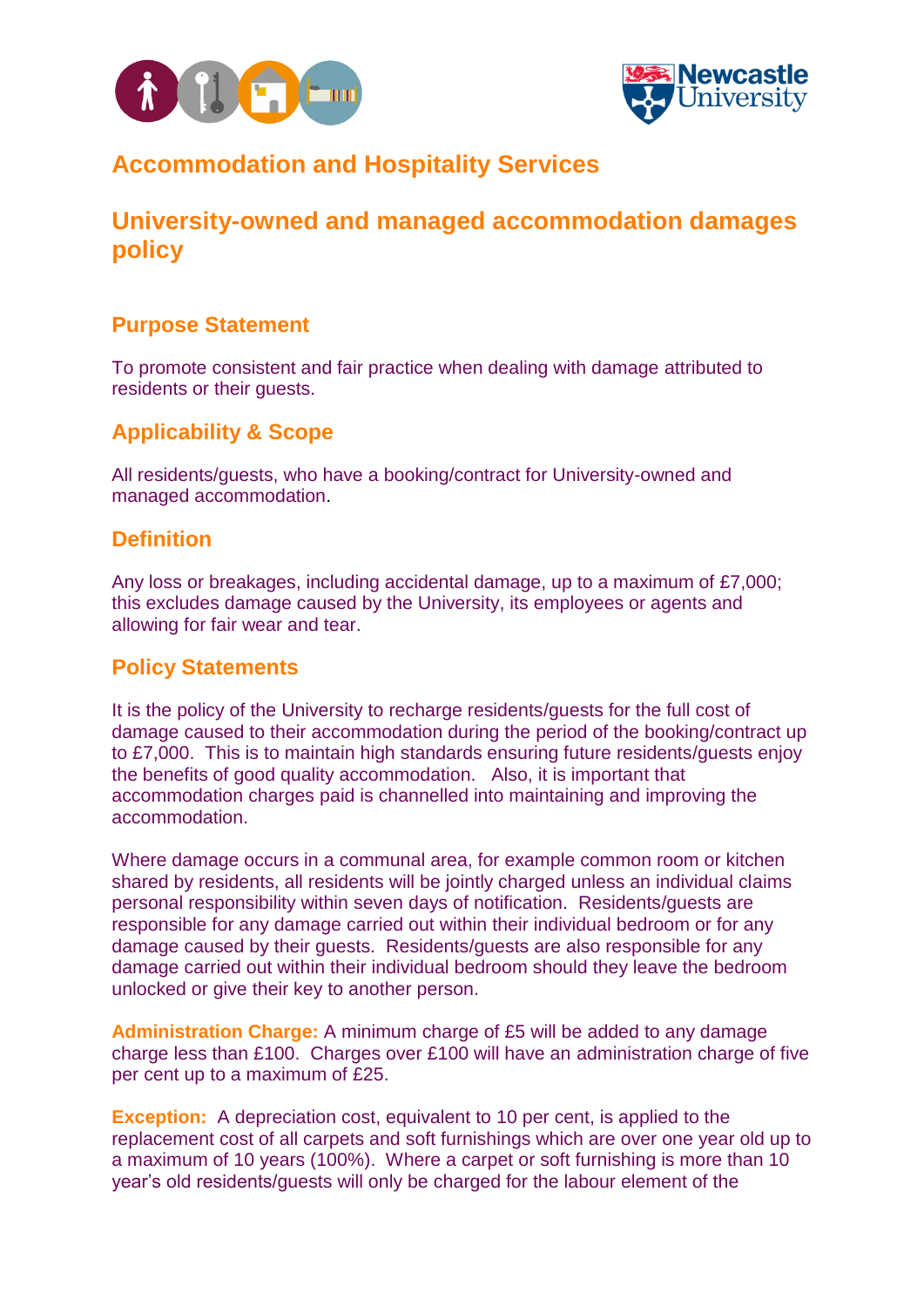



replacement, together with an administration charge. Where a repair can be carried out the full cost of the repair is recharged to residents together with an administration charge.

It is important to be aware that all fixtures, fittings and soft furnishings are manufactured to a higher specification than those found in a domestic environment hence the higher cost of replacement. A guideline of standard charges is available from [online](http://www.ncl.ac.uk/media/wwwnclacuk/accommodation/files/damages-replacement-costs.pdf) or from Customer Services at Reception.

All property repairs will be undertaken by the University's Estate Support Service or a University approved contractor - residents are not allowed, and should not attempt, to carry out repairs. Replacement furniture and fixtures will be purchased through University approved contractors.

#### **Responsibilities**

#### *Service Staff*

Ensure a correct up-to-date inventory is emailed to the resident/guest before any new booking/contract starts. The inventory lists all fixtures and fittings within the bedroom, communal areas or flat.

Carefully inspect the bedroom, communal areas or flat when an inspection is required, this includes every time a bedroom or flat is vacated. All damage found is reported to the Assistant Residences Manager/Residences Team Leader.

Report damage found whilst carrying out normal duties. Room inspections are carried out at the end of the booking/contract, after all keys have been returned to Reception.

Take photographic evidence and note the date, time and place where the damage was found; where appropriate photographs will include a ruler or coin to indicate the size of the damage found.

Inform residents/guests when damage has been found. Notification will be via email to the address held on Kinetics and photographic evidence of the damage will also be sent. Residents/guests will be given 14 days after the email has been sent to contact the Assistant Residences Manager to discuss the damage charge.

Complete the appropriate paperwork and forward this to the Finance Team to ensure the appropriate damage costs are recovered from residents.

#### *Residents/Guests*

Ensure an inventory has been issued and that it is correct. You should check your inventory carefully, noting any discrepancies or missing items before